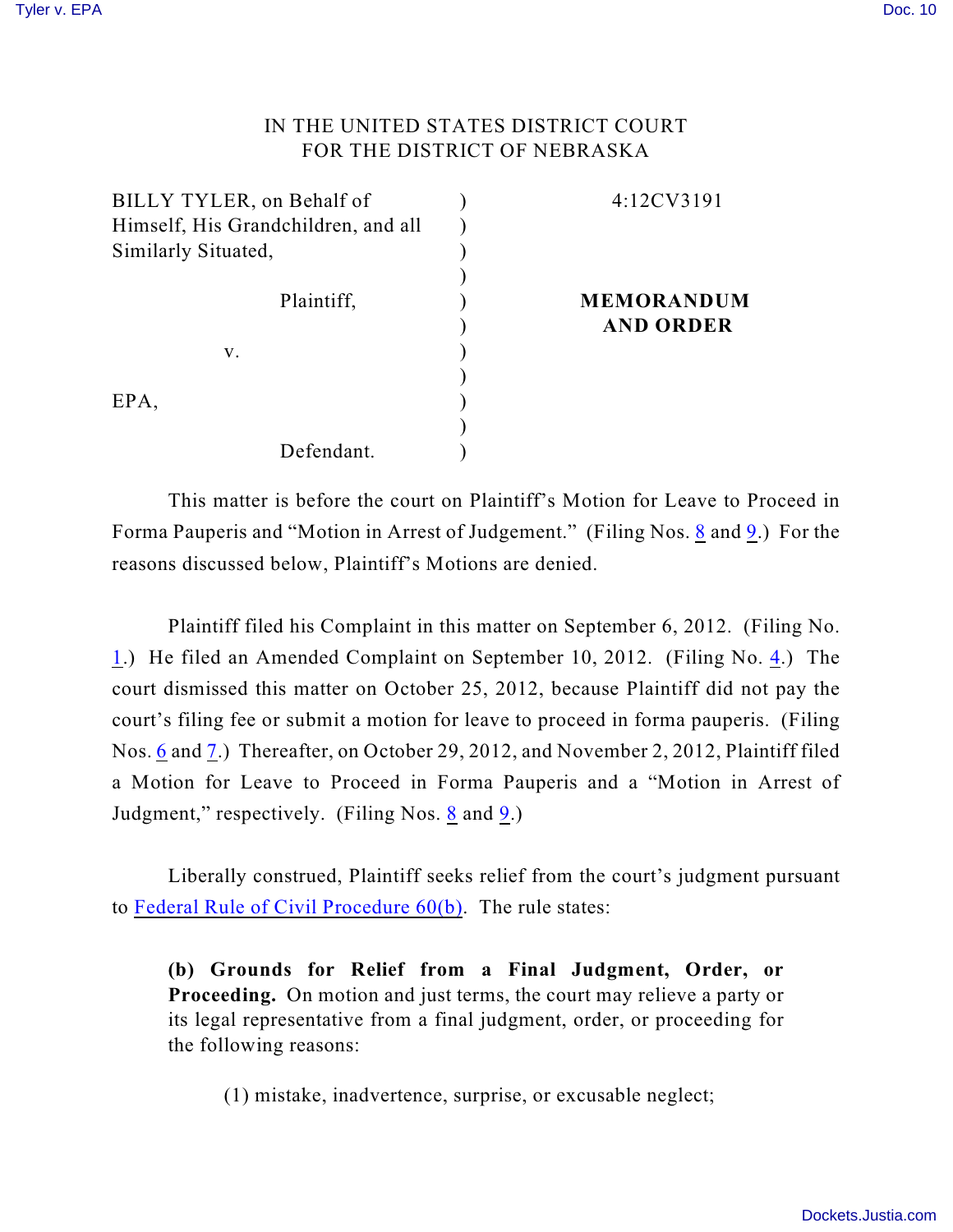(2) newly discovered evidence that, with reasonable diligence, could not have been discovered in time to move for a new trial under Rule 59(b);

(3) fraud (whether previously called intrinsic or extrinsic), misrepresentation, or misconduct by an opposing party;

(4) the judgment is void;

(5) the judgment has been satisfied, released or discharged; it is based on an earlier judgment that has been reversed or vacated; or applying it prospectively is no longer equitable; or

(6) any other reason that justifies relief.

[Fed. R. Civ. P. 60\(b\)](http://web2.westlaw.com/result/default.wl?rs=WLW12.10&ss=CNT&cnt=DOC&cite=frcp+60&cxt=DC&service=KeyCite&fn=_top&n=1&elmap=Inline&tnprpdd=None&vr=2.0&tnprpds=TaxNewsFIT&rlt=CLID_FQRLT66521221015911&mt=EighthCircuit&rlti=1&migkchresultid=1&tf=0&rp=%2fKeyC).

In Plaintiff's "Motion in Arrest of Judgment," Plaintiff states that "there must be some mistake" because he filed a "poverty affidavit" at the time he filed his original Complaint, on September 6, 2012. (Filing No. [9](https://ecf.ned.uscourts.gov/doc1/11312643133)) However, the court has carefully reviewed the docket sheet and finds that Plaintiff did not file a poverty affidavit with his Complaint or Amended Complaint. (*See* Filing Nos. [1](https://ecf.ned.uscourts.gov/doc1/11312603239) and [4](https://ecf.ned.uscourts.gov/doc1/11312604670).) Indeed, Plaintiff did not provide the court with a statement of his assets until October 29, 2012, four days after the court entered judgment in this matter. As such, Plaintiff has failed to convince the court there has been a mistake that entitles him to relief pursuant to Rule 60(b).

Moreover, the court dismissed this matter without prejudice. (Filing No. [7](https://ecf.ned.uscourts.gov/doc1/11312637130).) A review of the court's records shows that on November 2, 2012, Plaintiff filed a nearly identical Complaint in Case Number 8:12CV388. (Filing Nos. [1](https://ecf.ned.uscourts.gov/doc1/11312603239) and [4](https://ecf.ned.uscourts.gov/doc1/11312604670); Case No. 8:12CV388, Filing No. 1.) Case Number 8:12CV388 deals with the same issues and sets forth the same claims as those Plaintiff raised in this matter. That matter is still open, and Plaintiff has filed a Motion for Leave to Proceed in Forma Pauperis that has yet to be ruled on by the court. In short, the court is permitting Plaintiff the opportunity to pursue his claims in Case Number 8:12CV388. Therefore, it sees no reason to reopen this duplicative matter.